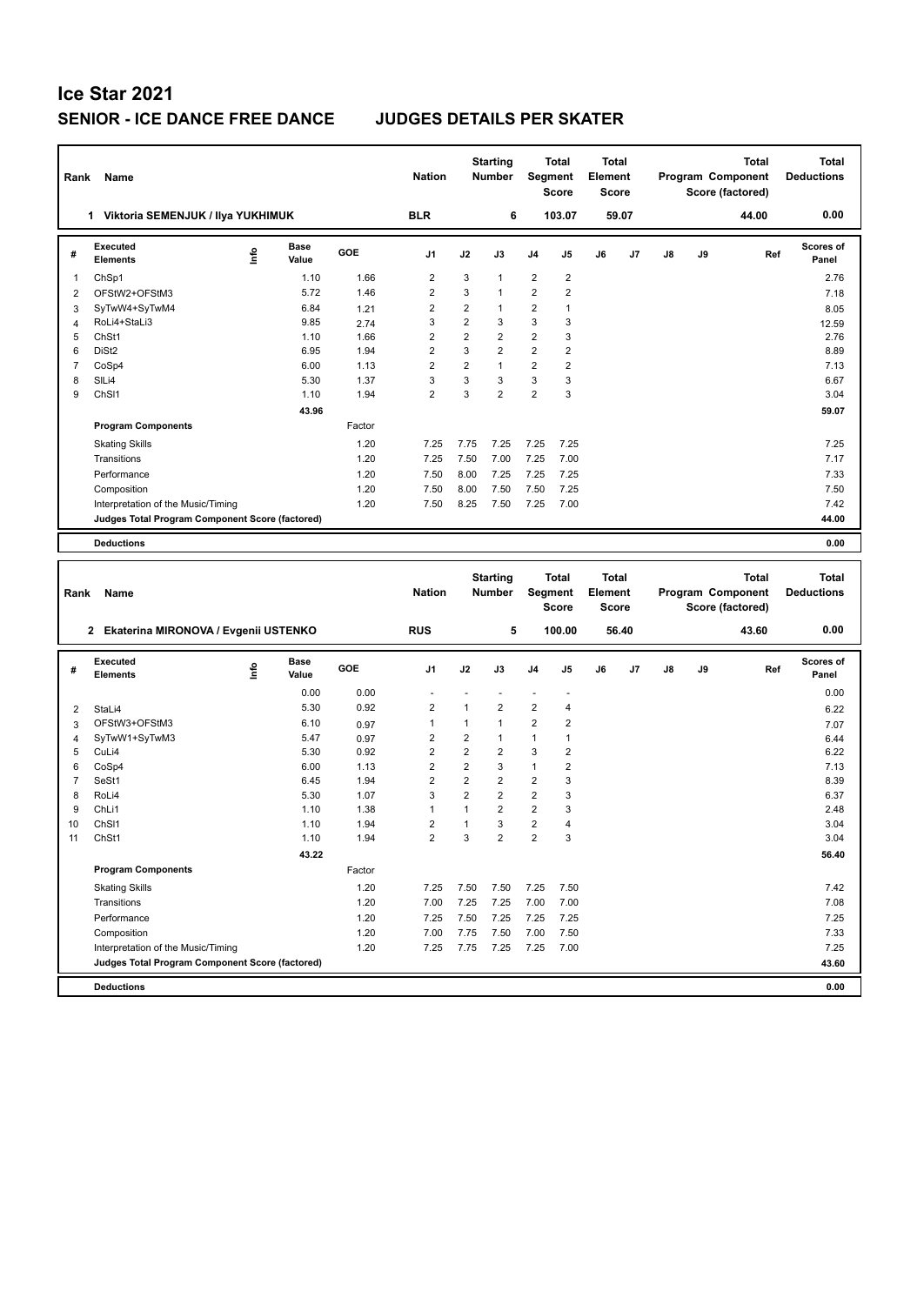## **Ice Star 2021 SENIOR - ICE DANCE FREE DANCE JUDGES DETAILS PER SKATER**

| Rank           | Name                                            |      |                      |            | <b>Nation</b>           |                | <b>Starting</b><br><b>Number</b> |                | Total<br><b>Segment</b><br><b>Score</b> | <b>Total</b><br>Element<br><b>Score</b> |       |    |    | Total<br>Program Component<br>Score (factored)        |     | Total<br><b>Deductions</b>        |
|----------------|-------------------------------------------------|------|----------------------|------------|-------------------------|----------------|----------------------------------|----------------|-----------------------------------------|-----------------------------------------|-------|----|----|-------------------------------------------------------|-----|-----------------------------------|
|                | 3 Aleksandra SAMERSOVA / Kevin OJALA            |      |                      |            | EST                     |                | 4                                |                | 85.73                                   |                                         | 48.53 |    |    | 38.20                                                 |     | $-1.00$                           |
| #              | Executed<br><b>Elements</b>                     | lnfo | <b>Base</b><br>Value | <b>GOE</b> | J1                      | J2             | J3                               | J4             | J5                                      | J6                                      | J7    | J8 | J9 |                                                       | Ref | <b>Scores of</b><br>Panel         |
| 1              | CoSp2                                           |      | 4.50                 | 1.32       | $\overline{2}$          | $\overline{2}$ | 3                                | 1              | 3                                       |                                         |       |    |    |                                                       |     | 5.82                              |
| $\overline{2}$ | OFStW1+OFStM2                                   |      | 5.09                 | 0.72       | $\mathbf{1}$            | $\mathbf{1}$   | $\mathbf{1}$                     | 1              | $\mathbf{1}$                            |                                         |       |    |    |                                                       |     | 5.81                              |
| 3              | DiSt1                                           |      | 6.45                 | 0.97       | 0                       | $\mathbf{1}$   | $\mathbf{1}$                     | 1              | $\overline{2}$                          |                                         |       |    |    |                                                       |     | 7.42                              |
| 4              | SyTwW1+SyTwM3                                   |      | 5.47                 | $-0.97$    | $-3$                    | $-1$           | $-1$                             | $-1$           | $-2$                                    |                                         |       |    |    |                                                       |     | 4.50                              |
| 5              | ChSp1                                           |      | 1.10                 | 1.11       | $\mathbf{1}$            | $\mathbf{1}$   | $\overline{2}$                   | 1              | 3                                       |                                         |       |    |    |                                                       |     | 2.21                              |
| 6              | RoLi4                                           |      | 5.30                 | 0.92       | 1                       | 2              | $\overline{2}$                   | 2              | $\overline{\mathbf{c}}$                 |                                         |       |    |    |                                                       |     | 6.22                              |
| $\overline{7}$ | CuLi4                                           |      | 5.30                 | 0.61       | $\mathbf{1}$            | $\mathbf{1}$   | $\overline{2}$                   | $\mathbf{1}$   | $\overline{2}$                          |                                         |       |    |    |                                                       |     | 5.91                              |
| 8              | StaLi4                                          |      | 5.30                 | 0.92       | $\overline{2}$          | $\overline{2}$ | $\overline{2}$                   | $\overline{2}$ | $\overline{2}$                          |                                         |       |    |    |                                                       |     | 6.22                              |
| 9              | ChSt1                                           |      | 1.10                 | 1.11       | $\mathbf{1}$            | $\mathbf{1}$   | $\overline{2}$                   | $\mathbf{1}$   | $\boldsymbol{2}$                        |                                         |       |    |    |                                                       |     | 2.21                              |
| 10             | ChL <sub>i1</sub>                               |      | 1.10                 | 1.11       | $\mathbf{1}$            | $\overline{2}$ | $\mathbf{1}$                     | 1              | $\overline{2}$                          |                                         |       |    |    |                                                       |     | 2.21                              |
|                |                                                 |      | 40.71                |            |                         |                |                                  |                |                                         |                                         |       |    |    |                                                       |     | 48.53                             |
|                | <b>Program Components</b>                       |      |                      | Factor     |                         |                |                                  |                |                                         |                                         |       |    |    |                                                       |     |                                   |
|                | <b>Skating Skills</b>                           |      |                      | 1.20       | 6.25                    | 6.75           | 6.50                             | 6.50           | 6.25                                    |                                         |       |    |    |                                                       |     | 6.42                              |
|                | Transitions                                     |      |                      | 1.20       | 6.00                    | 6.25           | 6.25                             | 6.25           | 5.75                                    |                                         |       |    |    |                                                       |     | 6.17                              |
|                | Performance                                     |      |                      | 1.20       | 6.25                    | 6.50           | 6.25                             | 6.75           | 6.00                                    |                                         |       |    |    |                                                       |     | 6.33                              |
|                | Composition                                     |      |                      | 1.20       | 6.25                    | 6.50           | 6.50                             | 6.50           | 6.25                                    |                                         |       |    |    |                                                       |     | 6.42                              |
|                | Interpretation of the Music/Timing              |      |                      | 1.20       | 6.50                    | 6.75           | 6.50                             | 6.50           | 6.25                                    |                                         |       |    |    |                                                       |     | 6.50                              |
|                | Judges Total Program Component Score (factored) |      |                      |            |                         |                |                                  |                |                                         |                                         |       |    |    |                                                       |     | 38.20                             |
|                |                                                 |      |                      |            |                         |                |                                  |                |                                         |                                         |       |    |    |                                                       |     |                                   |
|                | <b>Deductions</b>                               |      | Extended lifts:      | $-1.00$    |                         |                |                                  |                |                                         |                                         |       |    |    |                                                       |     | $-1.00$                           |
|                |                                                 |      |                      |            |                         |                |                                  |                |                                         |                                         |       |    |    |                                                       |     |                                   |
| Rank           | Name                                            |      |                      |            | <b>Nation</b>           |                | <b>Starting</b><br><b>Number</b> |                | Total<br>Segment<br><b>Score</b>        | <b>Total</b><br>Element<br><b>Score</b> |       |    |    | <b>Total</b><br>Program Component<br>Score (factored) |     | <b>Total</b><br><b>Deductions</b> |
|                | 4 Anastasiia SAMMEL / Danylo YEFREMENKO         |      |                      |            | <b>UKR</b>              |                | 3                                |                | 81.43                                   |                                         | 47.53 |    |    | 35.90                                                 |     | $-2.00$                           |
|                | <b>Executed</b>                                 |      | Base                 |            |                         |                |                                  |                |                                         |                                         |       |    |    |                                                       |     | Scores of                         |
| #              | <b>Elements</b>                                 | ١nf٥ | Value                | GOE        | J1                      | J2             | J3                               | J4             | J5                                      | J6                                      | J7    | J8 | J9 |                                                       | Ref | Panel                             |
| 1              | SyTwW1+SyTwM1                                   |      | 4.84                 | 0.24       | $\mathbf 0$             | $\overline{2}$ | 0                                | 0              | $\mathbf{1}$                            |                                         |       |    |    |                                                       |     | 5.08                              |
| 2              | SILi4                                           |      | 5.30                 | 1.22       | 3                       | 3              | $\overline{2}$                   | 1              | 3                                       |                                         |       |    |    |                                                       |     | 6.52                              |
| 3              | ChS <sub>11</sub>                               |      | 1.10                 | 1.38       | $\overline{2}$          | $\overline{2}$ | $\mathbf{1}$                     | 1              | $\overline{2}$                          |                                         |       |    |    |                                                       |     | 2.48                              |
| 4              | OFStW1+OFStM1                                   |      | 4.84                 | 0.48       | $\mathbf{1}$            | $\mathbf{1}$   | 0                                | 0              | $\mathbf{1}$                            |                                         |       |    |    |                                                       |     | 5.32                              |
| 5              | DiSt1                                           |      | 6.45                 | 0.32       | $\mathbf 0$             | $\mathbf{1}$   | 0                                | 0              | $\overline{2}$                          |                                         |       |    |    |                                                       |     | 6.77                              |
| 6              | CoSp2                                           |      | 4.50                 | 0.75       | $\mathbf{1}$            | $\overline{2}$ | $\mathbf{1}$                     | 1              | $\overline{2}$                          |                                         |       |    |    |                                                       |     | 5.25                              |
| $\overline{7}$ | RoLi4                                           |      | 5.30                 | 0.92       | $\overline{\mathbf{c}}$ | $\overline{2}$ | $\mathbf{1}$                     | 2              | $\boldsymbol{2}$                        |                                         |       |    |    |                                                       |     | 6.22                              |
| 8              | CuLi3                                           |      | 4.55                 | 0.92       | $\overline{2}$          | $\overline{2}$ | $\mathbf{1}$                     | 2              | $\overline{\mathbf{c}}$                 |                                         |       |    |    |                                                       |     | 5.47                              |
| 9              | ChL <sub>i1</sub>                               |      | 1.10                 | 1.11       | $\mathbf{1}$            | $\overline{2}$ | $\mathbf{1}$                     | 1              | $\overline{2}$                          |                                         |       |    |    |                                                       |     | 2.21                              |
| 10             | ChSt1                                           |      | 1.10                 | 1.11       | 1                       | $\overline{2}$ | $\mathbf{1}$                     | 1              | $\overline{2}$                          |                                         |       |    |    |                                                       |     | 2.21                              |
|                |                                                 |      | 39.08                |            |                         |                |                                  |                |                                         |                                         |       |    |    |                                                       |     | 47.53                             |
|                | <b>Program Components</b>                       |      |                      | Factor     |                         |                |                                  |                |                                         |                                         |       |    |    |                                                       |     |                                   |
|                | <b>Skating Skills</b>                           |      |                      | 1.20       | 6.00                    | 6.50           | 5.75                             | 6.00           | 5.75                                    |                                         |       |    |    |                                                       |     | 5.92                              |
|                | Transitions                                     |      |                      | 1.20       | 6.00                    | 6.00           | 5.50                             | 5.75           | 5.50                                    |                                         |       |    |    |                                                       |     | 5.75                              |
|                | Performance                                     |      |                      | 1.20       | 6.25                    | 6.50           | 5.75                             | 6.00           | 6.00                                    |                                         |       |    |    |                                                       |     | 6.08                              |
|                | Composition                                     |      |                      | 1.20       | 6.25                    | 6.50           | 6.00                             | 6.25           | 6.00                                    |                                         |       |    |    |                                                       |     | 6.17                              |
|                | Interpretation of the Music/Timing              |      |                      | 1.20       | 6.25                    | 6.50           | 5.75                             | 6.00           | 5.75                                    |                                         |       |    |    |                                                       |     | 6.00                              |
|                | Judges Total Program Component Score (factored) |      |                      |            |                         |                |                                  |                |                                         |                                         |       |    |    |                                                       |     | 35.90                             |